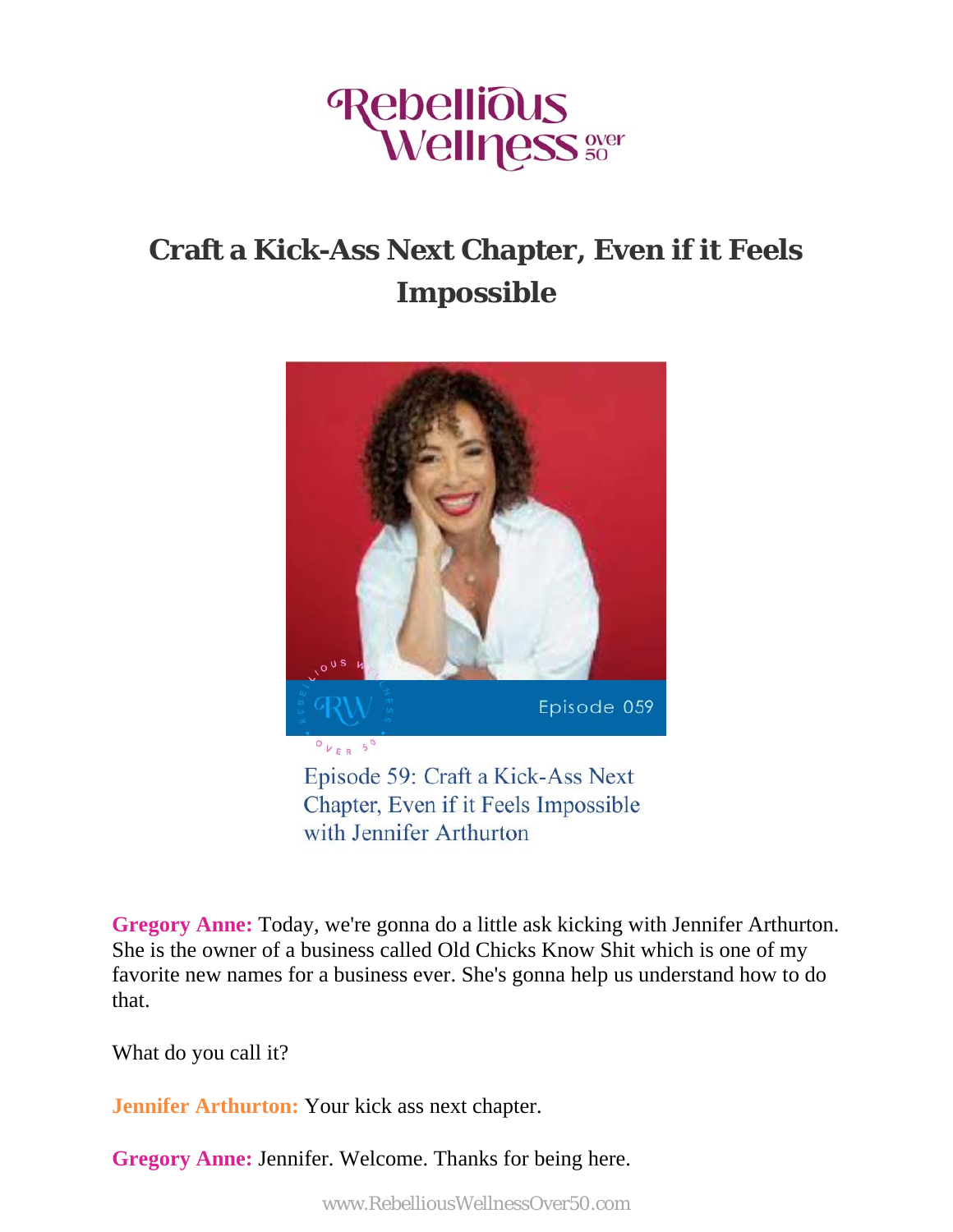**Jennifer Arthurton:** Thanks so much for having me.

**Gregory Anne:** I wanted you on this podcast because you have one of those stories that a lot of people will relate to and didn't just wake up after it and say, I'm gonna become this person who teaches people how to be kick ass.

So tell us a little bit about your journey.

**Jennifer Arthurton:** Yeah. So, I was like most of us women living very busy lives, very driven and ambitious. I was a wife, I was a mother, I was a corporate executive, I traveled a lot for my job. I had amazing benefits and perks.

But sometimes I would find myself in a boardroom and there would be this little voice inside that would be like, is this it? Is this really all there? Is this what I've worked so hard for? But, you know, I did like everybody did. I went to school, got good marks, got into a good college, got a good job, worked my way up the ranks.

Looking back now, I realized I never, ever really stopped to check in. To see whether it was what I wanted to do. It was just what was expected, right? That was what was rewarded. And so, when that little voice would come up, I would brush it aside and be like, okay, you got a job to do, get back to work.

And then in the year leading up to my 50th birthday, I found myself divorced, unemployed, empty nester. So my daughter moved four hours away to go to school and I was bedridden with a stress related illness. And so all of the identities of who I thought I was in the world, wife, mother, corporate executive,

at that time, I was like a really avid gym goer. Like all of that was basically stripped from me in a relatively short space of time. And I found myself most days lying in my bed, cuz I couldn't get outta bed questioning like who am I really, if I'm not all of those things? Who am I? And what is it that I even want for my life?

And the scary thing was, is I didn't have any answers. I had no idea who I was because I had molded and shaped myself into what was expected of me, right. And it was like screaming into the void and there's nothing coming back, just silence. And so it was a long period of time actually, where I threw myself a big old pity party.

 I was comparing myself to everybody on the planet going, why are their lives just going along unscathed? Like, what's wrong with me? Why can't I hold it together? And sinking, lower and lower. And really having to come to terms with myself.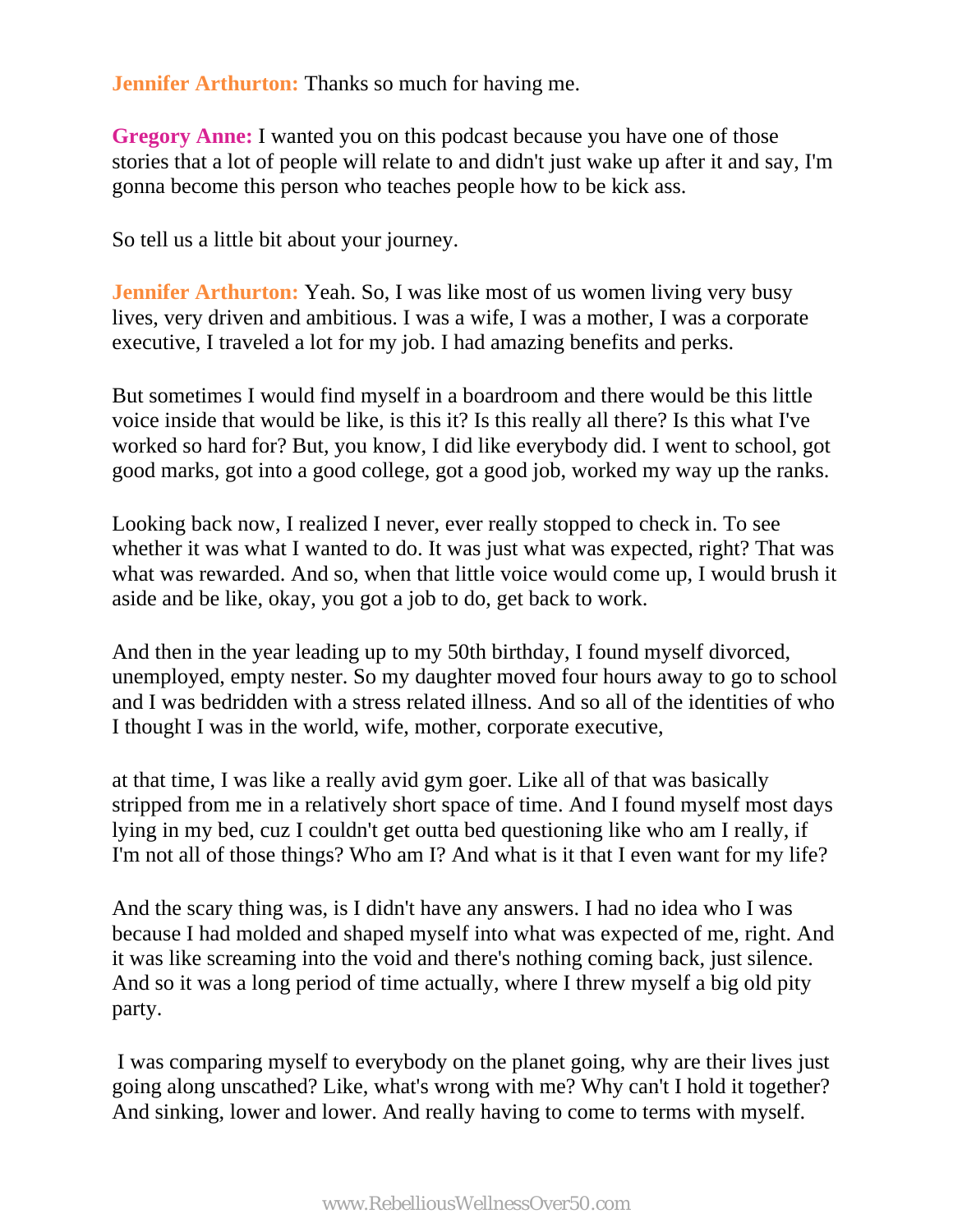I started to recognize, well this is your life. You created it. That means you can also make something different of it if you want to. If I wanna change my life, I have to show up differently in it. And it began for me, a process of healing and soul searching.

Because I also realized that along the way I had done what was expected of me, because I was trying to kind of fill a void of not enoughness. So my face to the world was, look, I have a great job. I have a great title, great family, a great husband. I'm doing okay. But inside there was always something of that was questioning.

And so I had to find love for myself. And really get to know myself. I'd love to say that was an overnight journey. It was not, most journeys are not that quick. It's like peeling an onion, like one little strip at a time.

Right. you have to kind of step up and do the work. But slowly over time, I got to know who I was and I was like, I kind of like this chick who was emerging really for the very first time in my life. Like for some women. And I see with my clients, they're getting in touch with who they used to be, but for me, it was really kind of getting to know myself for the very, very first time.

**Gregory Anne:** So interesting. Was there one thing? I understand that you recognized you had to heal and you had to get to know yourself but what, I would've stayed in bed. Was there one thing, was there a person, a book, something that helped you move through this?

**Jennifer Arthurton:** Yeah. And to be honest, I did stay in bed for a long time.

Like I said, I threw myself a big old pity party for a long time. I couldn't do much, like even going to the grocery store was like a heroic effort. Like I could go to the store and I could get the groceries, but I didn't have enough energy to come home and put them away.

So I would have to have a nap. I was really curtailed in what I could do. And so I was just like, okay, this is all I can do. And I just did what I thought I could. Right. But you know, it was a bit of a process of feeling sorry for myself. And it was only when I got into more of a spiritual journey that I recognized, or that it was, told to me everything in your life was a mirror of who you are.

## **Gregory Anne:** Mm-hmm

**Jennifer Arthurton:** And when you change what what's going on on the inside, you can change what's going on on the outside. And, at that point, I had also come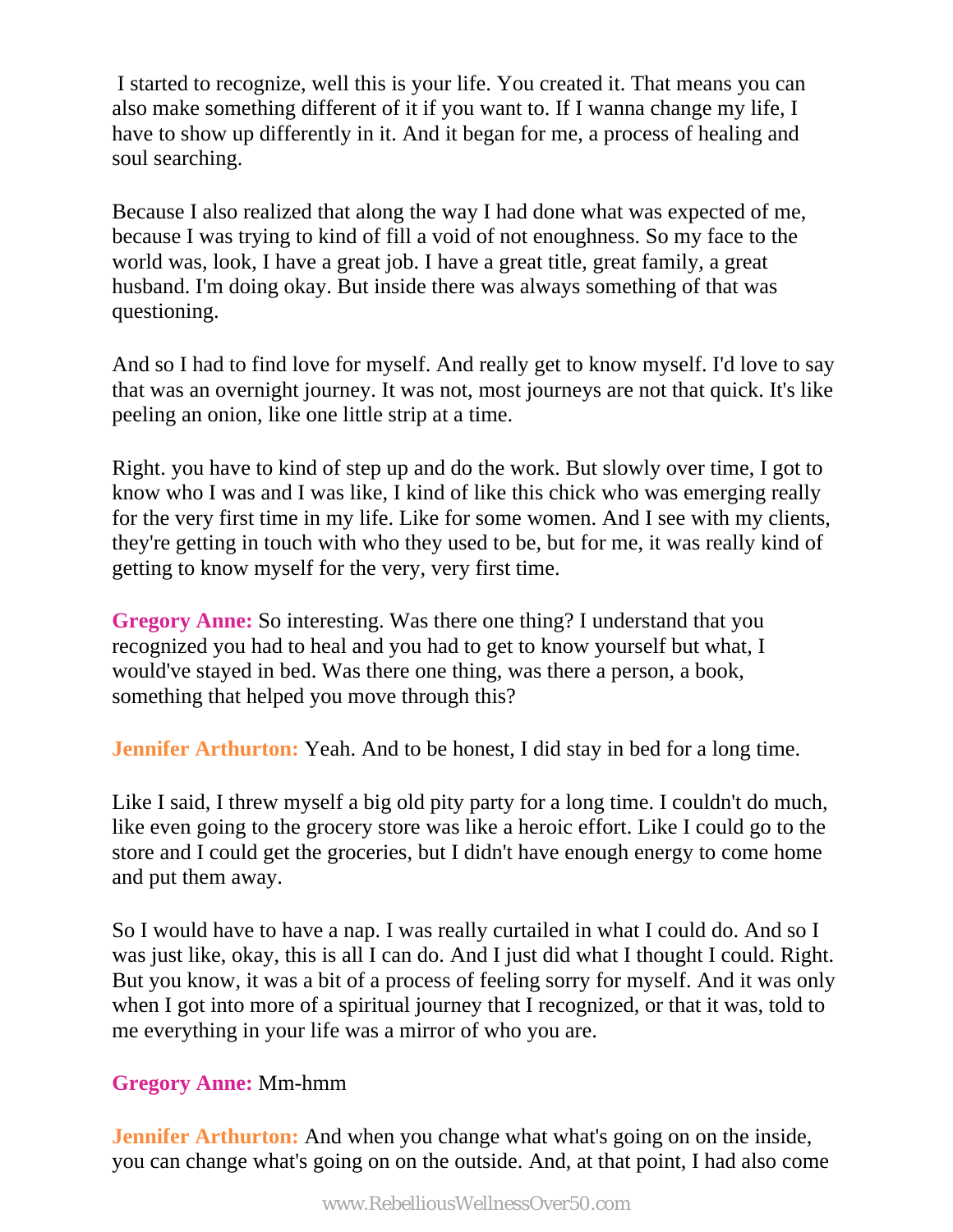out of my marriage, got into another relationship, which was a complete disaster, like a complete disaster, and really had me at the lowest of lows as to who I thought I was.

Like, I'm really garbage because, so let me attract garbage. And it was at that point, I was like, okay. I am literally attracting to me what's happening inside. And so then I started the process of bit by bit rebuilding that relationship with myself. So, again, it wasn't overnight and there were days where I'm like, I just can't face this and I'm gonna honor where I am.

And today I'm just gonna lie on the couch and watch TV all day because that's all I can muster. So it's not a linear journey either, right?

**Gregory Anne:** No. And I think people listening, there are two points I wanted to make. One you said you had a stress related illness that knocked you off your feet, put you in bed exhaustion, all that.

I think women especially, in their fifties could be rising to the top of their corporate ladder or the pinnacle or of their work, their business ownership, or still have another 10 years. And so the go go, go until it results in a stress related illness. I just want people to listen step back.

If you feel like that little voice that Jennifer was talking about, you know something's not right here. Is this all there is? Maybe there is a way to do it differently if you're not ready to stop doing it. Yeah. So do you think you would've gotten as sick had you loved yourself more during the process of being that fabulous corporate success?

**Jennifer Arthurton:** Yeah. If I had trusted myself and trusted those intuitive nudges, I probably wouldn't have gotten to that place, but I was the very driven, very ambitious and used to like control, manipulate, push. Just work harder and you can get what you want. When really what I needed more than anything was the opposite of that.

And even at the very beginning when I wasn't working. And I was barely sleeping and I couldn't get out of bed most days. I still thought that like I was, like I said, I was an avid gym goer. I actually still thought I could go to the gym. And I had a trainer at the time and she fired me as a client because I went into the gym one morning and it, so this was like the last bit of my life.

And I'm like, I can hang onto this. Bit of control. Like I can still do this thing. And I walked into the gym one morning and she said to me, I'm not doing this with you anymore. She's like, your body is clearly talking to you and you are not paying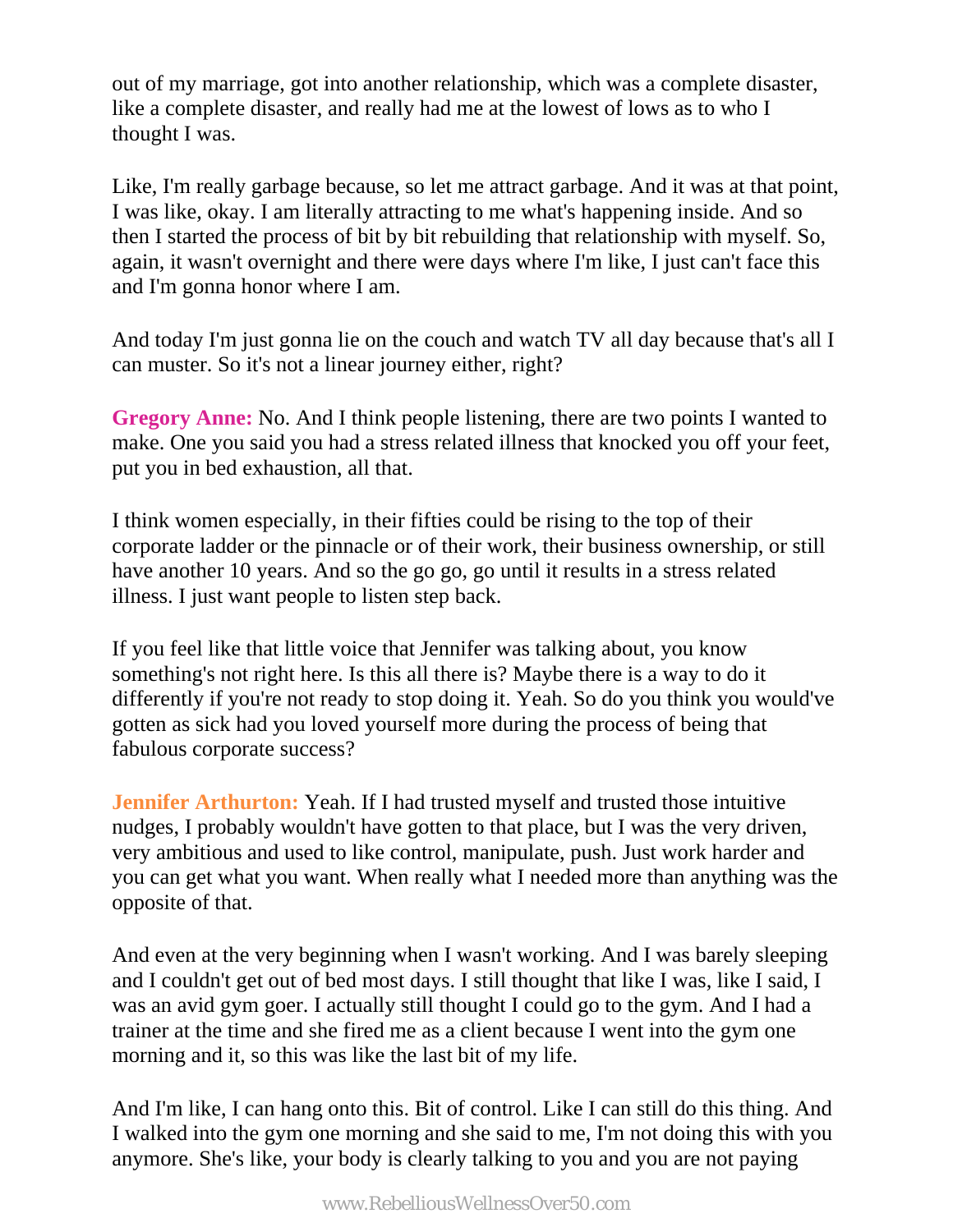attention. And I can't participate. And I just remember being so angry at her, like how dare you?

**Gregory Anne:** Getting angry at our angels is not a good idea.

**Jennifer Arthurton:** Right? I had to go back to her several weeks later and be like, thank you. Thank you. Thank you. Because that really, if anything, that relatively small thing was a bit of a wake up call for me to say, oh, okay. Because looking back now I see my body was talking to me for a very long time, but you know, my body was this thing that held up my head I didn't actually pay that much attention to what was happening. And so the messages were all there. I just, I was the kind of person who needed like the brick in the head to actually stop and pay attention. So had I not been forced to stop in my life, it might have gone on for a lot longer.

And who knows what would've happened, right?

**Gregory Anne:** Yeah, absolutely. So from there to now helping other women have a kick ass life. I'm wondering. You talk about the ageism in the world and how we feel old because culturally the message out there is we're old at a certain age, we become suddenly overnight old.

Was there any of that when you were trying to regain yourself, find yourself, learn to love yourself? Did you feel the pressures of, now what am I gonna do? I'm 50. And I'm starting over.

**Jennifer Arthurton:** Oh my gosh so huge. So when I got to the point where I was like, okay, you know, I have a lot more than I wanna do in this life.

Well, so first of all, in the big pity party, there was the, who starts over at 50 I'm too old for this aren't I supposed to be riding off into the retirement sunset on the arm of a handsome man with a big pot of gold under my arm? Like, isn't that the way it's supposed to be? And I'm like, okay, that's not me right now.

But that was the picture of what it meant to be a 50 year old woman. Right. And you know, so at some point I thought, okay, there has to be women out there who have done this before. Like I cannot be the first person. So I started to search for inspiration. Where are all these amazing women

amazing things? And a lot of, like you said, culturally, what was reflected back to me? Was not very inspiring. A lot of the messages were, being irrelevant, overlooked, no longer as valuable. And then when you see it reflected back to you in media, it's like cover up your gray hair, make sure that you have no wrinkles.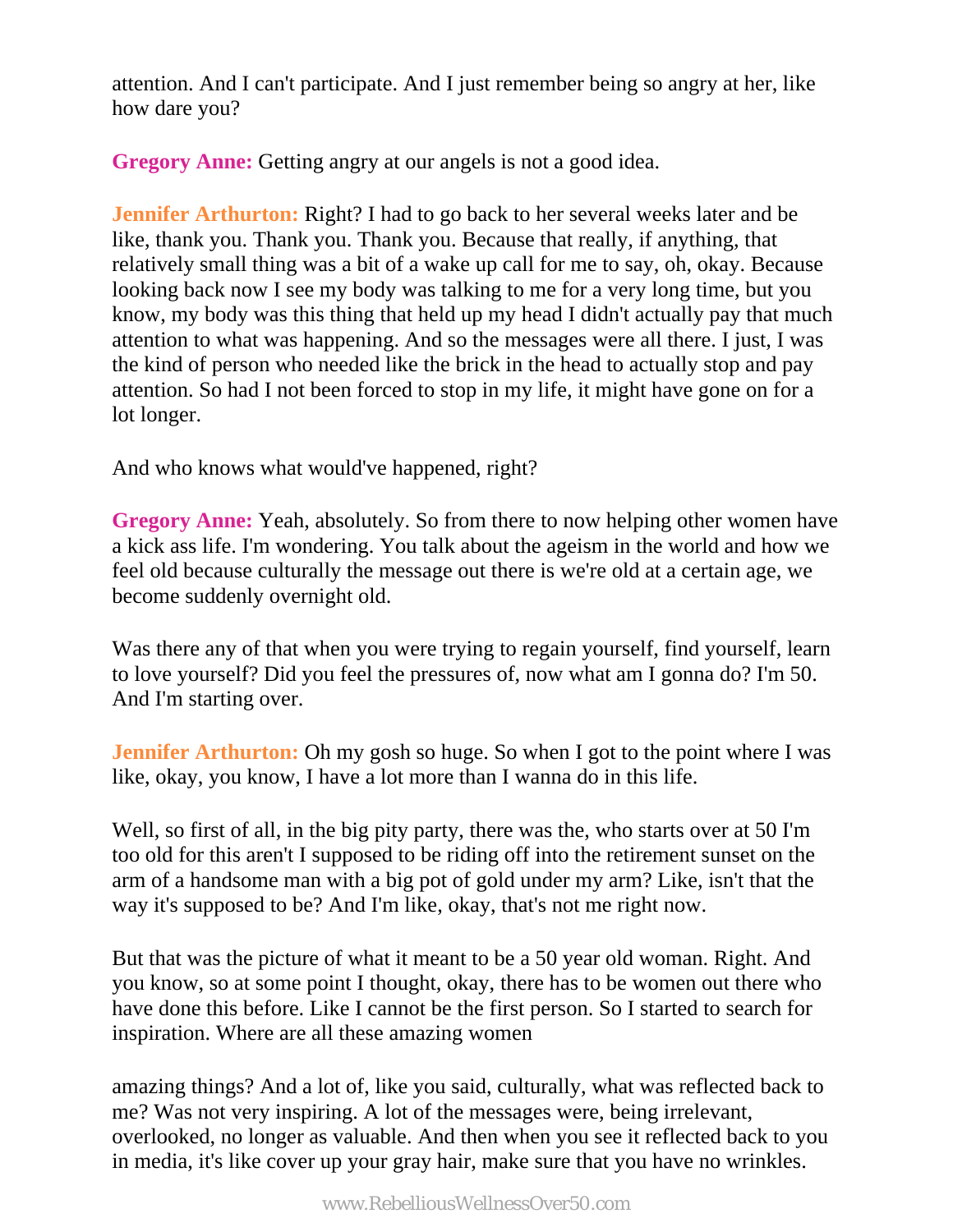Oh, here's some bladder leakage protection and some meal replacement shakes . And I was like, okay, wait a minute. All of those things are valuable and necessary, but it tells one tiny sliver of the story of what it needs to be a 50 year old.

**Gregory Anne:** yes.

**Jennifer Arthurton:** And so, as I started searching for that inspiration. I had to do some digging and I eventually came across women who were very, very inspiring.

And that actually started the podcast for me. I'm like, if I need these stories, if I need this inspiration, then other women do too. And so I started having these amazing conversations with women and even today, like I am so inspired by the conversations that I have with women on the podcast.

Cuz there are so many incredible women and we need more of those messages to get into mainstream. So that there's something to balance the bladder leakage protection and meal replacement shakes message.

**Gregory Anne:** And I love my podcast for the same reason, the conversations with the women.

And I've had a few men, but mostly it's women. First of all, the stories. I interviewed a woman who did a movie and she lets six 60 year old woman tell their story, it is beautifully done. And the point of the movie is that she had interviewed young people.

Like, would you be interested in hearing this? And they're all totally interested cuz they wanna hear what has, what our journeys have been. Yeah. And even at 50, 60, 70 to hear women at your age, having done similar or very different things is just heartening. It's like a community of we still matter.

**Jennifer Arthurton:** Yes, absolutely. So, from a societal standpoint, maybe we don't fit the standard of beauty, but we are so much more than that. We are not our bodies. Like we are just not our bodies. It's got nothing to do with it. It's irrelevant.

**Gregory Anne:** yeah, it's irrelevant. And most of the time we didn't use our bodies for

the experience we gained. Some people may have been a model or a tennis athlete, but for most of us, our bodies were not the thing that got us where we are, didn't actually have anything to do with where we are. We used our minds, our hearts, our wisdom, our intuition, and we're still capable of doing those things.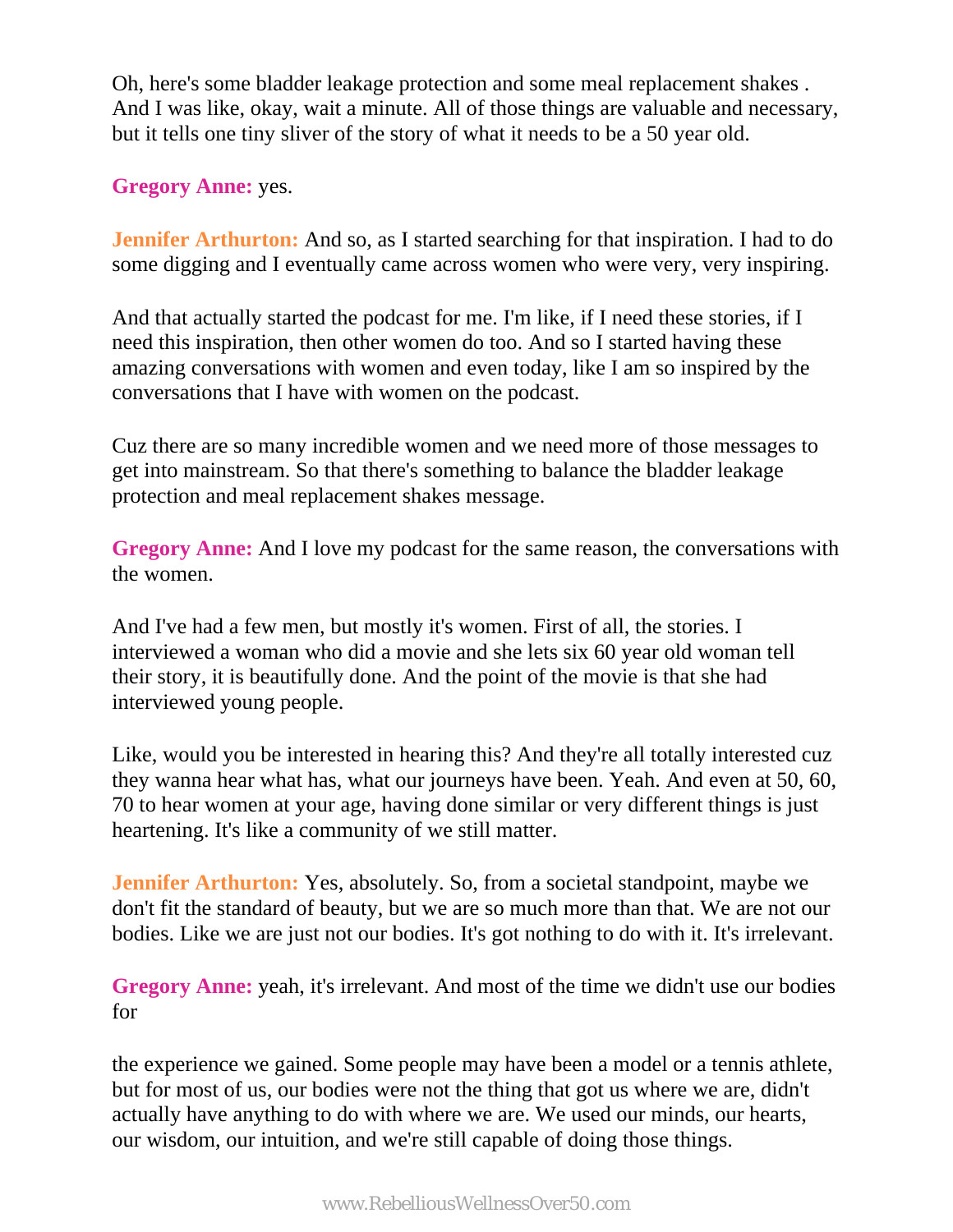**Jennifer Arthurton:** Right, right. But the message from society is that women's usefulness basically is, are you physically pleasing to another person and your ability to bear children. And so when those two things are no longer in place, it's so easy for us to question where we fit in.

And so we need those role models. We need to see other women, stepping into the greatest time of their lives. Right. Like they're done with the families. Maybe they're shifting careers and relationships and they're just like owning themselves in a way, like they never have before.

And there's just so much beauty and power in that.

**Gregory Anne:** Yeah, there really is. So when I think about what it takes to own who we are at this age, one of the words on your website, you have clarity, connection and courage. I mentioned connection. I think that's super important. I wanna move to the courage piece.

Because for some women who have never been recognized for anything outside of the mothering, the keeping the house together, which are super valuable. But if they, like you said, you didn't know who you were outside of those roles. What do you say to people that don't really know what to think about themselves?

How do you think differently about yourself?

**Jennifer Arthurton:** Yeah, so we have all been conditioned to see ourselves in a certain way. So whether it's childhood, the messages that we got growing up, the messages that have been reflected back to us from our culture. And because of all of that, we have stories.

We believe things about ourselves that for the most part are not true. Like I'm no good at math. I can't do this. I'm too old for that. I whatever. And so we've created the stories. And one of the first things that I get women to do is to check their stories because I mean, I came into it with, well, I can only earn money doing this.

Like I can only, be that. And the reality is none of that is true. Those are the conditioned thoughts that we have. And so it's a lot of mindset work to kind of unprogram and reprogram yourself. And I always tell women that your story really is telling is the key to where you need to go next, because I truly believe that life has set us up perfectly for where we need to go.

So if you look back through your experience you'll find common threads there. That'll be like, oh, this is the part that I love. This is the part that I'm really good at now. How can I turn that into something else? And so it really is about establishing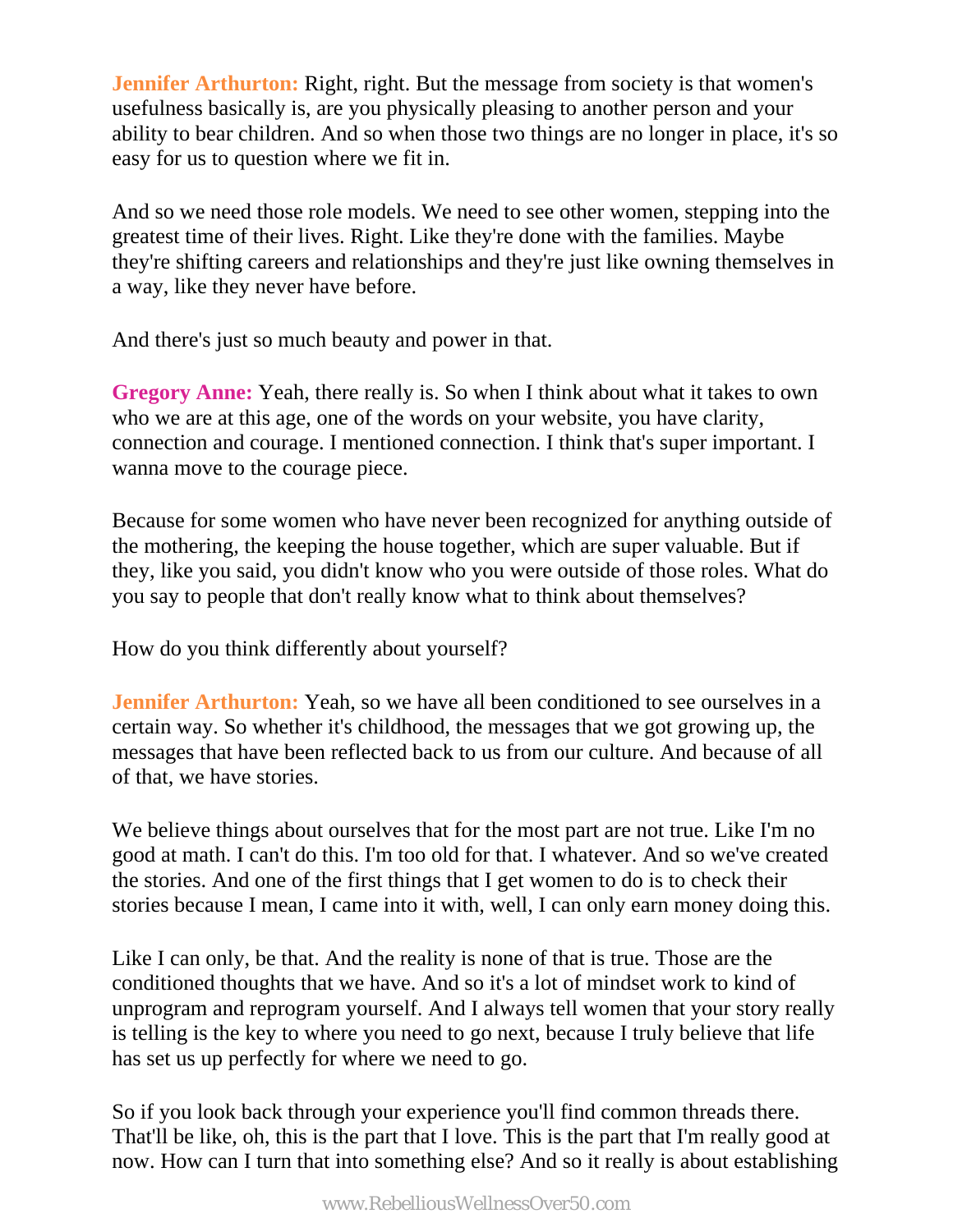that belief and we all have, fears and limiting beliefs, every single solitary person on this planet.

And it it's a natural and normal human thing, but the truth is, is that none of that is actually true. , those are just what we believe. And when we change those beliefs, we can change so much about our own experience.

**Gregory Anne:** Absolutely. And all of this owning yourself, owning who you are and who you wanna become, even if you're not exactly sure what it looks like for the next chapter.

 Touches every area of life. You can be great in one area, but I think you have to change the way you're doing everything. If you change the core of who you are.

## **Jennifer Arthurton:** Yeah.

**Gregory Anne:** Right. Cause you were saying about that relationship that was a disasters cuz you were not anywhere near in your power. So you attracted somebody that was either going to like that you were not in your power or, diminish you for not being in your power. I don't know how it went, but the point I'm trying to make is it, it's not enough to say I'm gonna change in one area.

## Would you agree?

**Jennifer Arthurton:** A hundred percent because really, and you just said this, like you are literally changing the core of who you are. I call midlife the gateway to authenticity, because this is the part where anything that is not aligned with who we are at our core truth is going to start falling away or is gonna rub, it's gonna feel uncomfortable.

Right. And it's for us to pay attention to those messages. So for me, my life very, very clearly told me, the universe was like, no, no, sister, this path is not for you any longer. We need to redirect you and to redirect you, unfortunately, we have to bring you to your knees. I don't recommend that

that's the way for everybody. There's much easier ways to do it. So this is the thing. As women, we become very disconnected from ourselves. We're so busy doing things for our families, being a good daughter, being a good mother, being a good career woman, whatever it might be, that we put ourselves last on our list.

And somewhere along the way, we become incredibly disconnected and all of the answers that we are searching for exist within us. You can't search for them outside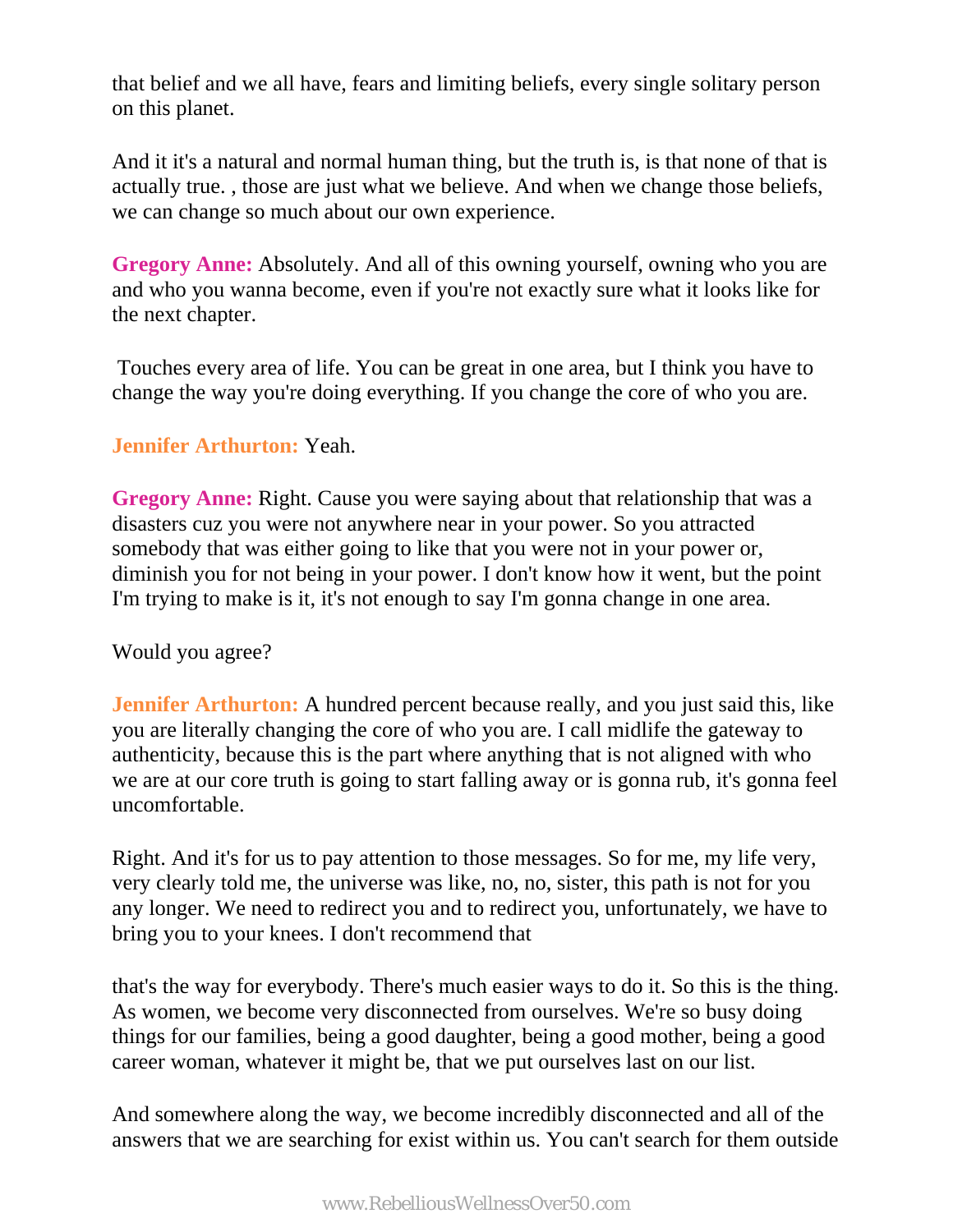of yourself. And so coming back through that process of authenticity and really connecting deeply with who you are as the person inside,

not what you do, not your title or the role that you play, but who you are. That's how you find the answer to that question. Cause it's in there. I I've seen it so many times now. And you just have to start like I said, start peeling back the layers and then you're like, oh, this is who I am and this is what I love.

**Gregory Anne:** Yeah. Yeah. I have clients, you may have clients also that are nearing, I'm gonna use air quotes, retirement age 60,, mid, early, 60, 65. And a couple of women, I was speaking to the other day. They don't wanna retire cause they don't know what to do next. So they're only sticking out the thing, not even for the money, just because.

And so I'm thinking, what advice would you give somebody who just is staying with a job because they really don't wanna face what's up the head cuz they don't have a clue to how to design it.

**Jennifer Arthurton:** Well, you can stay in denial for only so long before you have to face the thing. First of all, so it's coming.

 And then, it's the same thing that I say to all of the women who come to me and they're like, I'm stuck. Like I don't know what to do next. And the first thing I say to all of them is to stop doing. First of all literally stop doing. And I don't mean like lie on the couch and binge watch game of Thrones for weeks on end.

I mean, carve out little chunks of time if that's what it takes to start to just be with yourself. And it could be as simple as I'm gonna take five minutes and stare at the window while I have my coffee this morning, or, sit with a journal, but find ways to be with yourself. And then find things that you love to do.

In my process, coming back to myself, one day , I felt compelled to write. I had never really written anything. And I started writing and I was like, wow, I really enjoyed this. So I started doing more of it. Then I felt really drawn to nature.

So I, every day I would go for a really short 10 minute walk in the forest. And wow, this feels really good. And the more that I did things that just felt good to me, the more I could settle into myself. But previous to that, like my whole focus was, well, it's not productive. I need to be doing something for somebody somewhere.

And again, I was very at the very, very bottom of my list. And so when I was pulled up short, it was like, okay, well, who am I? What do I want? What do I even like? I don't even know. It's finding those small things. And as you settle into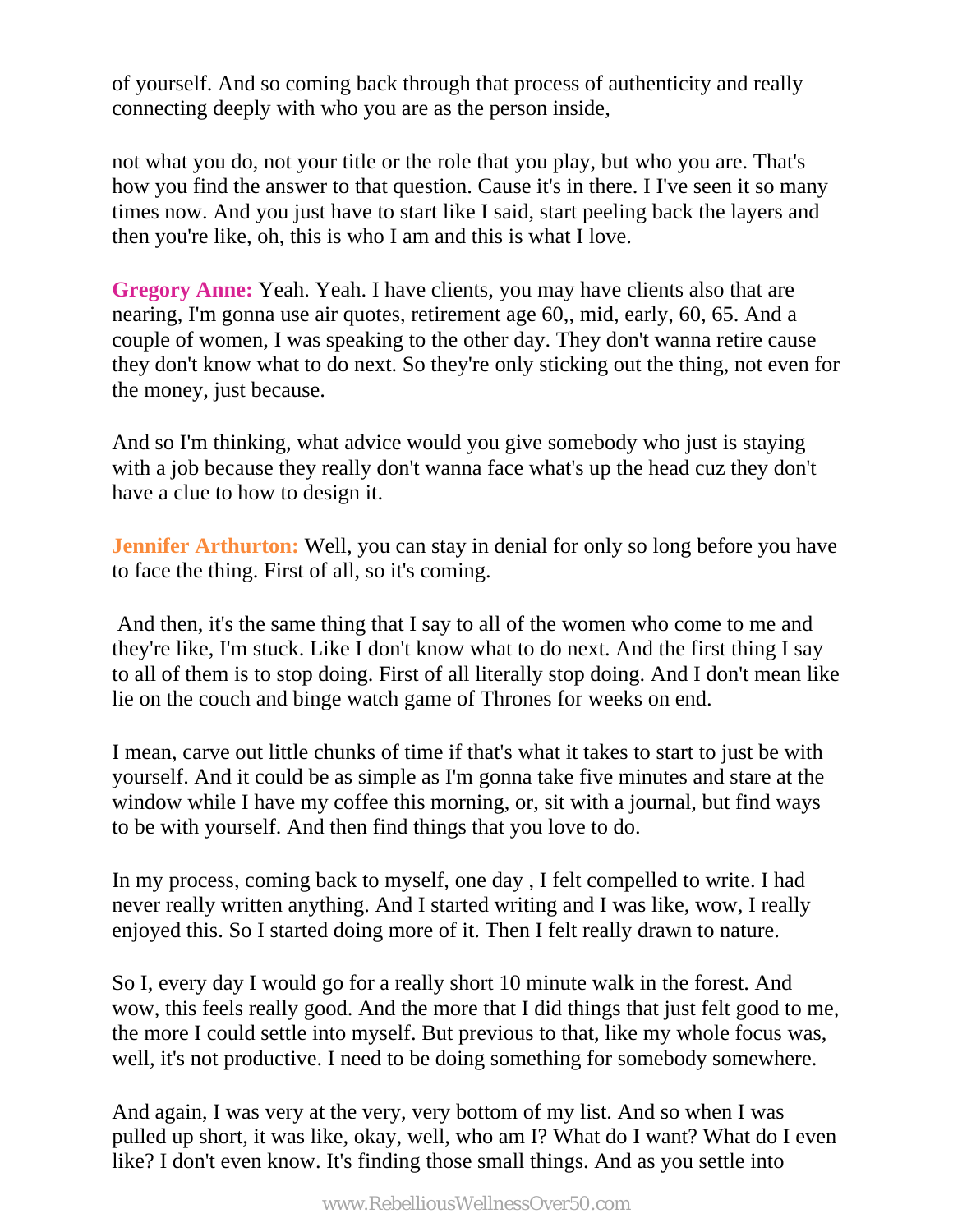yourself, the answers to those questions start coming to you, but we have to create the space for them.

And we're usually so busy that we just can't hear it.

**Gregory Anne:** Do you think that there's some truth? I've heard psychologists say, more in the personal development world, that when you finally give yourself that time to just be and explore nature, whatever, you might find that things that you wanted to be as a kid or that you loved as a child that kind of got pushed away, busied away, come back and you might

**Jennifer Arthurton:** hundred percent

**Gregory Anne:** find joy there.

**Jennifer Arthurton:** 100% ! So I have this guide called, 5 Steps to Becoming Unstuck to Create Your Kickass Next Chapter, and one of the steps in that is dare to dream. We need to allow ourselves to just daydream. Like what's a perfect day for me. What am I doing?

What does it look like? Who am I with? What am I saying? And

play with those thought. Because as kids, we did it all the time. And most of the time we were told, come back, you got work to do, stop wasting time. And then we got out of the habit of it. And so this is the perfect time of life to like allow yourself to daydream, like create images.

As you're sitting in that five minutes, having your cup of coffee, Picture yourself doing something you absolutely love to do, because once you start doing that, it starts opening up pathways. It's clues to who you are, things that you wanna do. And the answers are all there.

Like they're literally there and sometimes they just have to stop long enough to let them come in. So I agree A hundred percent.

**Gregory Anne:** You had never written much before you tried it. You liked it. It's that simple. Loved it. Yeah. It's a, just really that simple.

**Jennifer Arthurton:** And then, for example, I've always loved the water. And so I started to go to the lake all the time and just like sit and stare at the lake, which then turned into me, buying a buying a paddle board.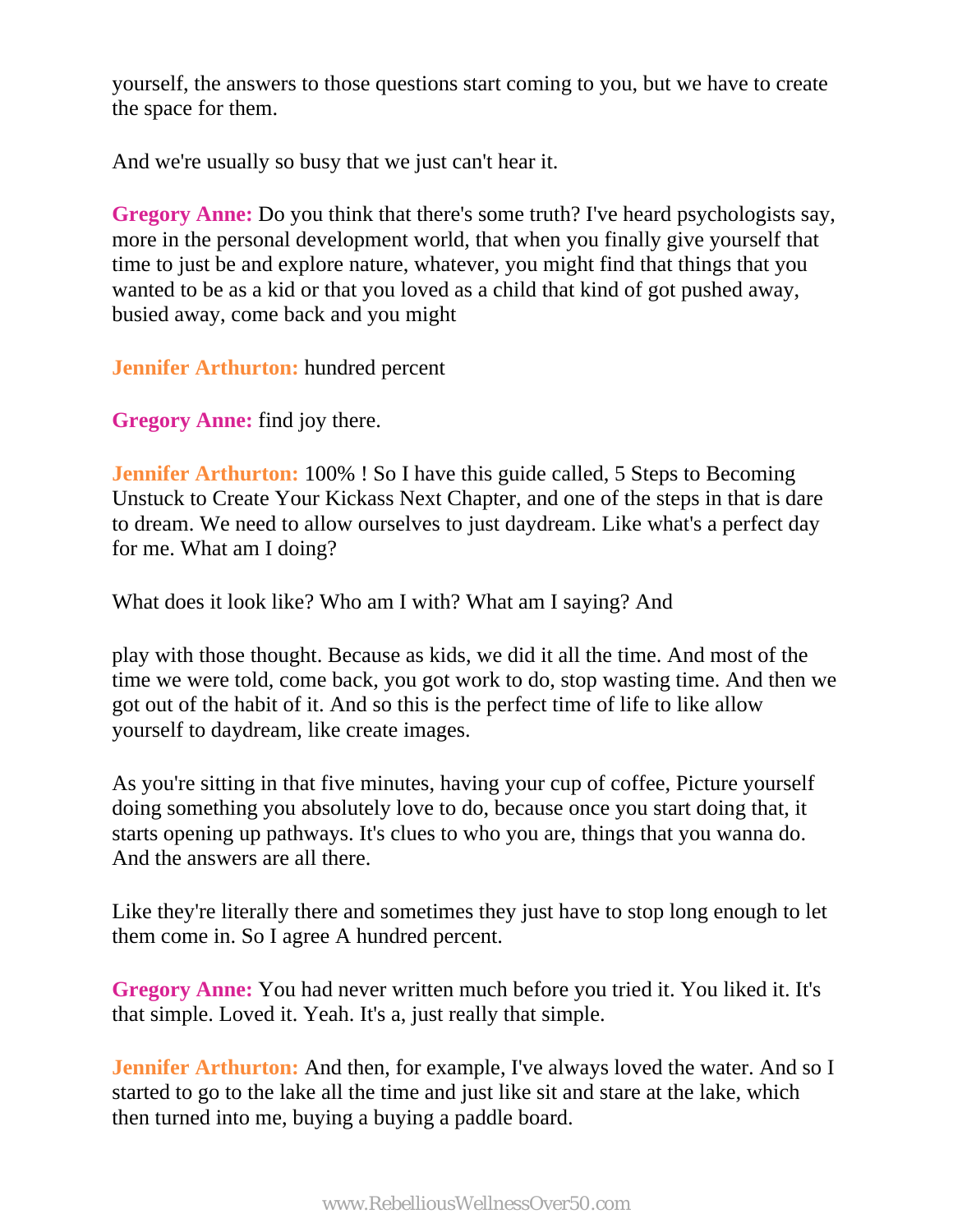And now one of my favorite things to do is to go sit out on my paddle board in the middle of the lake. It's the place where ideas come to me, it's completely refreshing. So now I know that those are the things that fill me up that bring me back to myself. So when I am feeling disconnected, My first thing is to go to nature.

I go into the forest, go to the woods, sit for some meditation if I can't do those things, but I have those pockets. Cause we live in a world that it's so easy. Like we've got a million pieces of information flying at us all the time. Demands of us. It's so easy to fall back into that pattern of doing

for everything else and leaving yourself behind. And now I'm experienced enough at it that I feel the disconnection and I'm like, oh, okay. Now I know I need to go back and refill my cup. Right.

**Gregory Anne:** That's great that you have an awareness of that now.

**Jennifer Arthurton:** Yeah. Yeah. That's the mind body connection, right?

To be aware of like, oh my body's telling me right now. yeah.

**Gregory Anne:** And it seems like building a habit of listening. As you started to build your life back, you had to check in, check in almost every day. I'm sure.

**Jennifer Arthurton:** Every day. Yeah. Some days it would be five minutes. Some days it would be 20 minutes. But building the practice of checking in with myself before I did anything is probably the most important thing anybody can do.

**Gregory Anne:** You have a mastermind, a group program. Can you tell me what the name of that is?

**Jennifer Arthurton:** It's called The Midlife Kickstarter Mastermind.

**Gregory Anne:** What happens during mastermind and how long is it?

**Jennifer Arthurton:** So the mastermind is a three month program and then there's options to o for more than that.

But I am a huge believer in the power of community and teamwork. It's funny because that's one of the things that I, in my corporate life, one of the things that I loved . I would bring teams together and build projects. And I'm like, oh, look at what I'm doing now.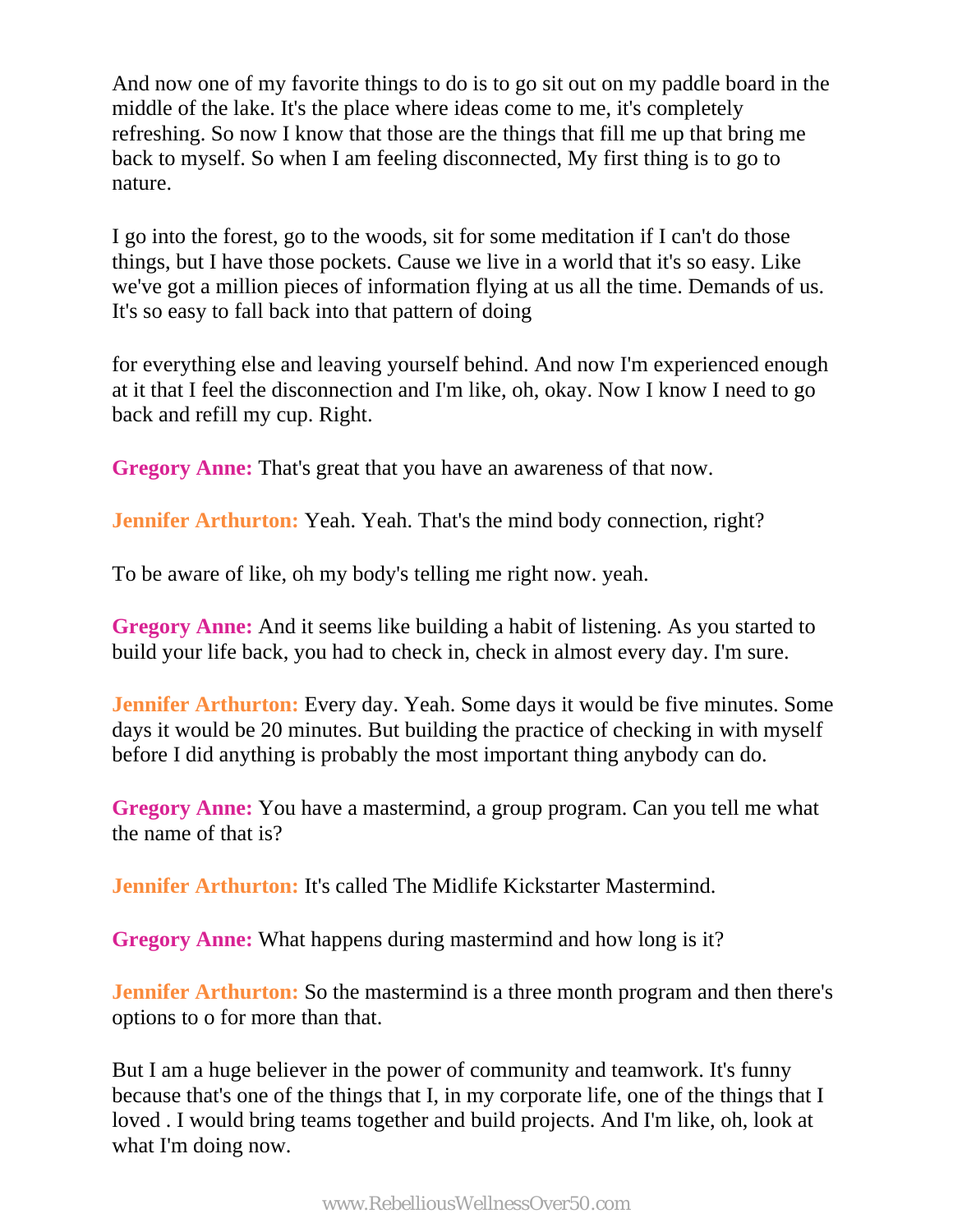Very similar. Right. So it's an intimate group of eight women who come together. Often women come to me because they are feeling stuck. They know they want something different for their life, but they don't know what it is. And so together we go through the process of figuring out what that is.

So getting the clarity you talked about. The connection with themselves and then, stepping forward into the thing that they want. And the power of doing it in a group is women will come into this group and they'll say things like I've always wanted to do this, but isn't that really silly?

And then the other women reflect back to them and go, I think that's the most beautiful thing. Right. And then it starts to build their courage, but often they've never said it out loud before. And so having a group of women where, who can hold your belief when you don't believe it, who can reflect back to who you are, because we can't see ourselves objectively.

**Gregory Anne:** Mm-hmm right.

**Jennifer Arthurton:** And who can support you? So there's a Facebook group as well, where, we share successes challenges, where we're feeling stuck. So I definitely teach lessons about how to become unstuck and how to connect your with yourself. And that's important, but I think the most important part is, you know, the community of women that come together, to share those experiences and build off each other.

 I do hot seat coaching within those groups and. You know, one woman will come with a problem or an issue and it will resonate with four other women who are like, oh, I'm feeling the same thing, but I didn't quite know how to articulate it. And so, the beauty of that is,

 It gives me goosebumps because just watching women, especially midlife women supporting each other is so ridiculously powerful. And the things that they create on the other side of it are mind blowing. I had a woman who was an insurance agent who is now creating and selling indigenous art.

Another woman who was a beauty sales rep who now runs a charity for underprivileged women and women with cancer about helping them beautify themselves. So things like that, where these women come in with saying, I don't know what it is. And when you start to peel back the, the layers, they do know what it is.

They're just afraid to say it. Cause afraid that they're not big enough for it.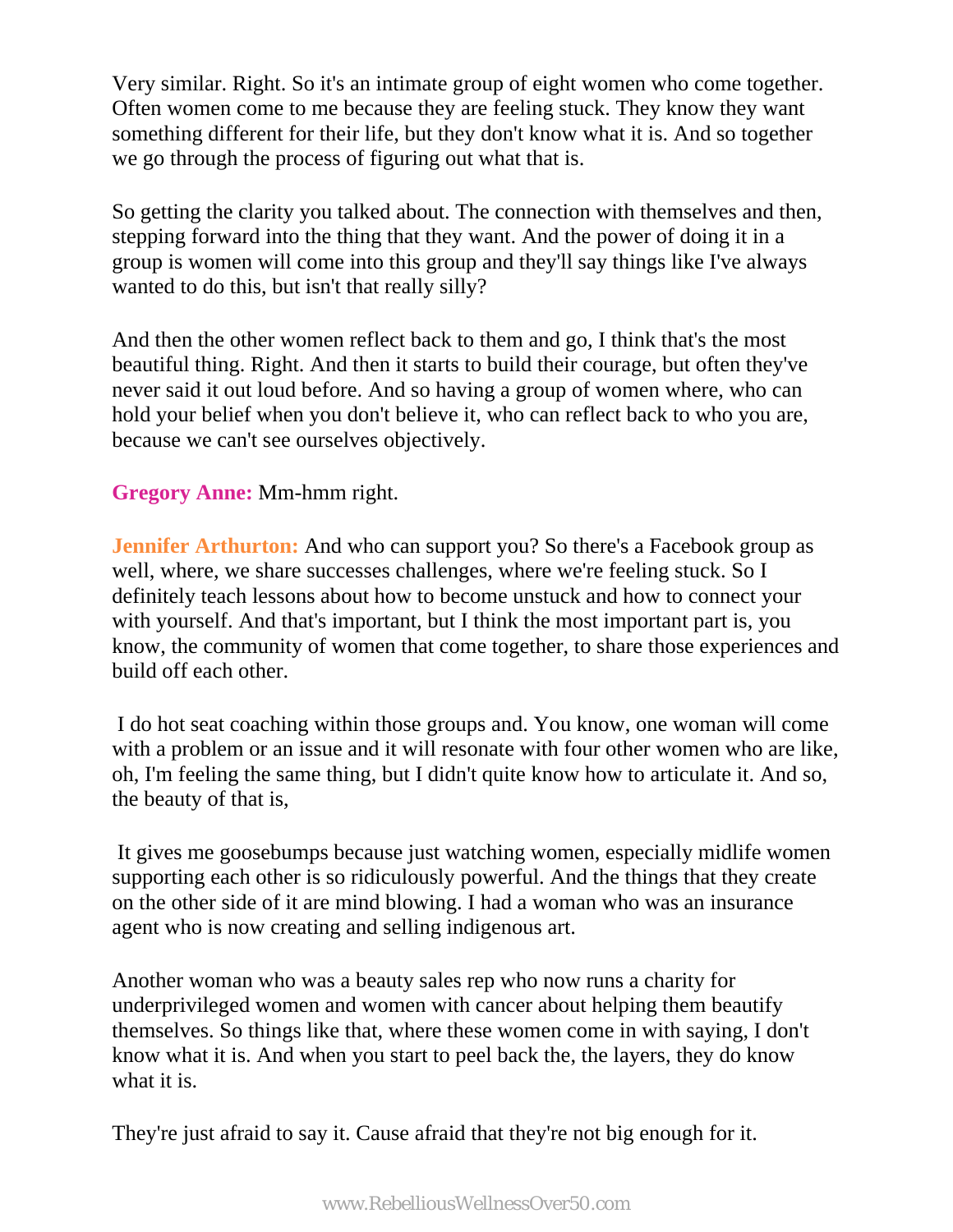**Gregory Anne:** Exactly. The fear of failure and I hate to be cliched, but we fear that we're gonna set ourselves on fire and then it's all gonna fizzle out and everybody will have seen us. And then they'll say, we told you, so you're too old, whatever.

I think to everybody listening, you need to just forget about that conversation and get it out of your head. Every single day more women are starting businesses after the age of 50 this year than ever before. Yeah. And I wanna say something about the group dynamic. I love running groups and I have been in groups as a client participant the thing about it, it's weird.

But when you join a group after you've decided, this is for me, it's speaking to me. I wanna be in this group somehow the energy of the group is lovely. And it comes together in this one cohesive unit. It's just crazy, right?

**Jennifer Arthurton:** Yeah. Well, that's one of the things that like I personally, and I still do it today.

 I will always have a coach mentor and I will always be part of a mastermind group because it's so easy when you're alone to discount your thoughts and to not take action. And as soon as you get in the group and then you express something and now you're like, oh, I have to deliver people.

I said it out loud. And sometimes it's like the little kick in the butt that you need to take that next step forward. Right. Absolutely. And yeah, like you said, the, the energy of support and community is really what carries you through, because again, like, you know, when you're by yourself and the fear thoughts pop up.

You just turn on the TV and there you go.

**Gregory Anne:** mm-hmm, Open up the ice cream or the,

**Jennifer Arthurton:** or open up the ice cream, pour a glass of wine. Yeah. Like whatever it is,

**Gregory Anne:** Not together, the wine and ice cream.

**Jennifer Arthurton:** No, no, no, definitely. No.

**Gregory Anne:** And then the beauty of also sometimes in a mastermind, I have one mastermind that I belong to.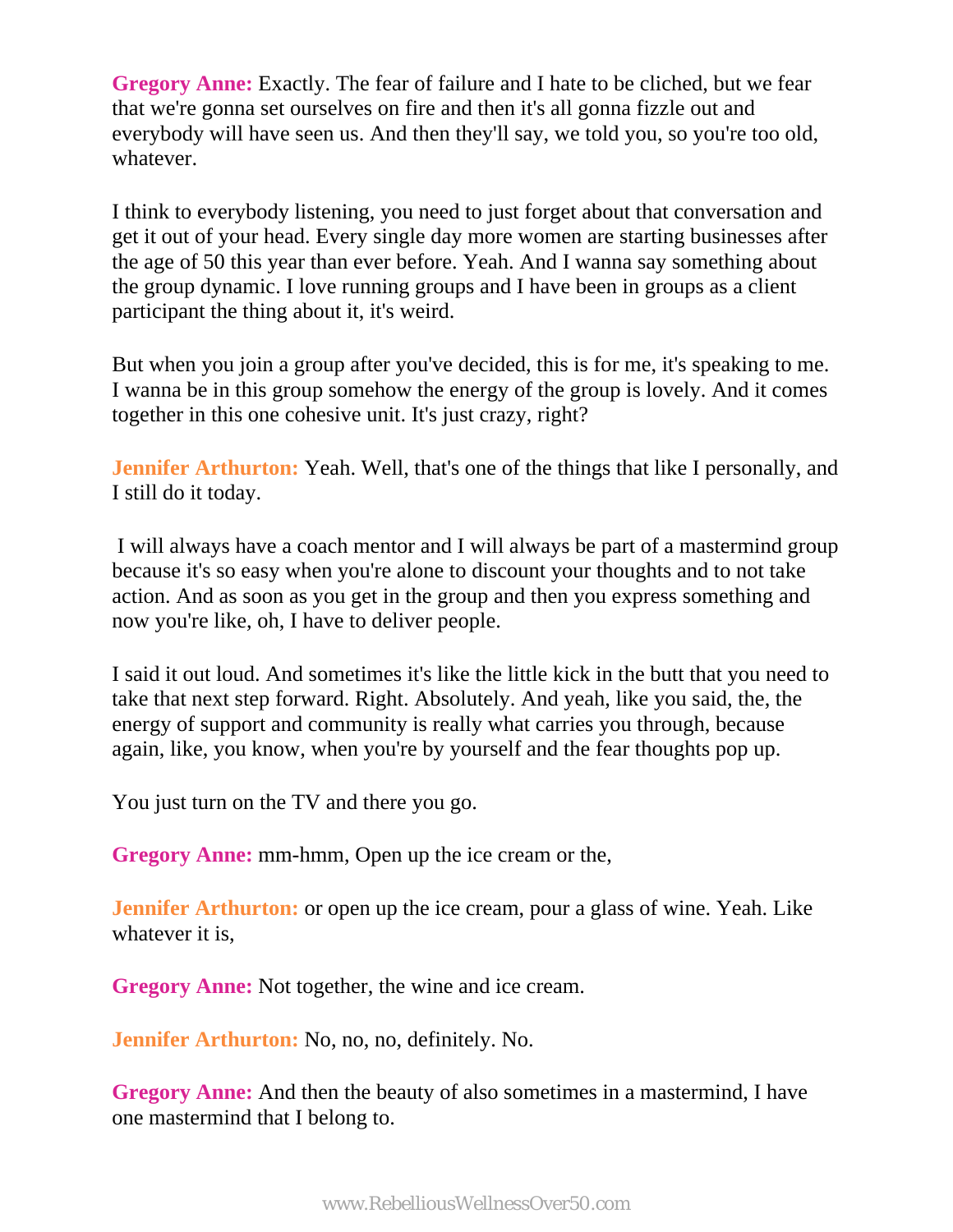Maybe I wanna say 10 years ago in those days, people got together physically three times a year. This year long program. I still have two women that I'm so close to from 10 years ago. One lives in New York, one lives in California. It doesn't matter. We still get in touch. We make sure we honor each other's birthdays and say hello and support launches.

And it just, you know, and it wasn't all of the people in the mastermind, but I got two really great friends and it's not easy to make friends after 50. It might not surprise anybody to hear me say that you, you know, we're in different situations. We're not taking, dropping the kids off at school and not gonna soccer games to maybe work.

So if you can find a group that feels resonant with you, You're likely to be surprised at how strong the ties can become.

**Jennifer Arthurton:** Yeah. I, I echo that sentiment. Some of my best friends have been people that I have been in groups with. Yeah. Because sometimes your closest friends, you know, the peop the friends that I've had for 30 years, and I like, I love them to death, but they're not on the same page as me about some of this stuff.

And so it's hard to have those conversations and get that support. And it's not because they don't want to. Right. Like maybe they just don't have the same experience, but when you bring like-minded women together, To be able to share those common experiences. It's what lifts you up? Like we cannot do it alone.

I honestly believe we cannot do it alone.

**Gregory Anne:** I, I totally agree. So before you go, I want you to define your version of a kick ass life.

**Jennifer Arthurton:** A kick ass life can be anything whether it's your career or whatever it is, but something that lights you up, that you feel passionate and excited about . You don't wake up dreading the day or feeling bored and disconnected like that.

You have passion and excitement for. When I I left my corporate career, that was the one thing I said is like, whatever I do next, I need to be passionate about it. I want that feeling of excitement about my life and that anything that doesn't suit you, you can, minimize cause sometimes we can't get rid of it completely. Right, but that we're living a life that is so truly aligned with who we are, that it just lights us up. And for some women that's expressing their artistic side for other women,